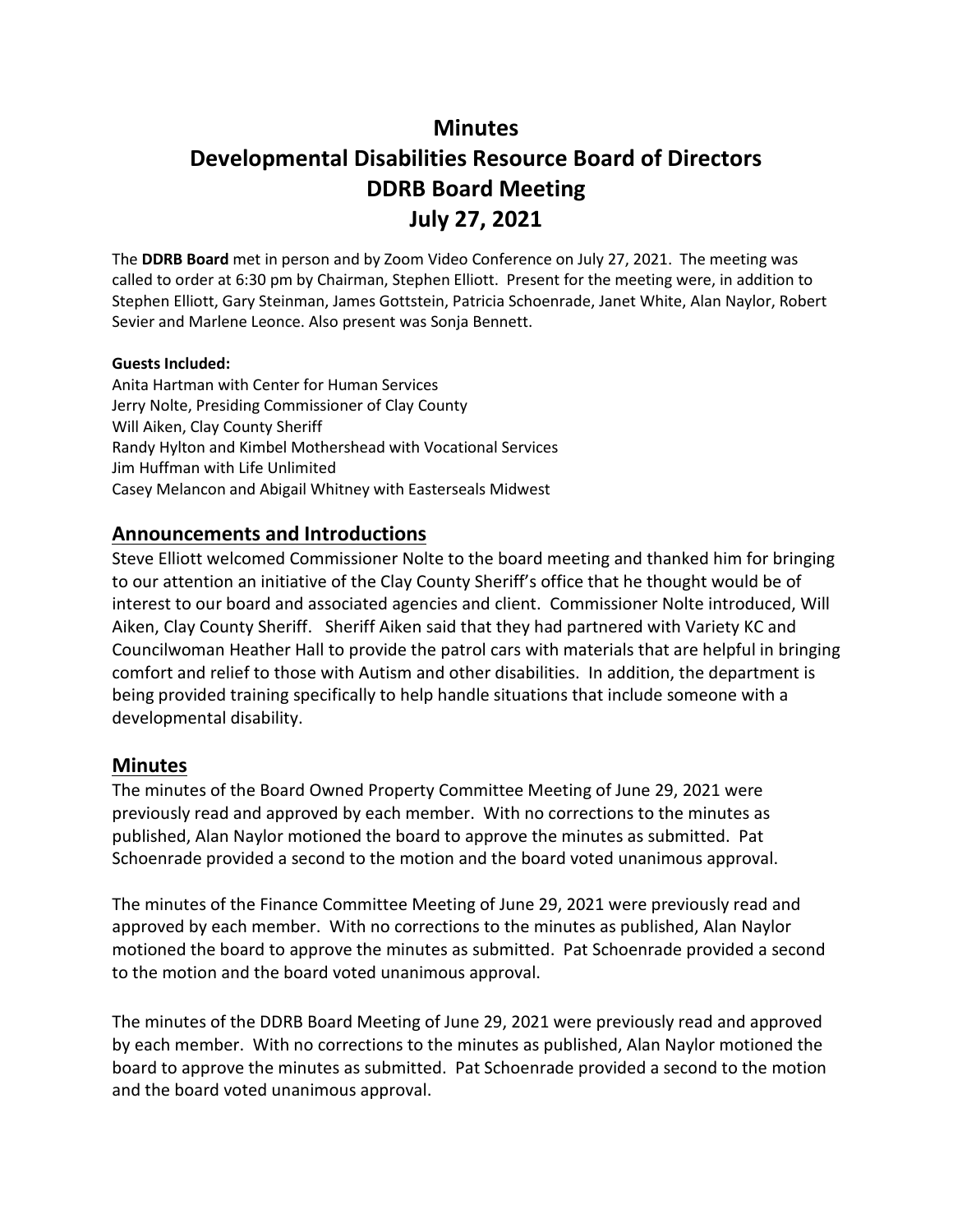## **Financial Report**

Janet White provided the following Financial Report for the month ending June 30, 2021.

#### **DDRB P&L YTD to Date June YTD**

| $\bullet$ | Total Income =          | \$5,876,199.39 |
|-----------|-------------------------|----------------|
| $\bullet$ | <b>Total Expenses =</b> | \$2,613,465.18 |
| $\bullet$ | Net Income $=$          | \$3,262,734.21 |

#### **DDRB Balance Sheet June YTD**

| <b>Total Checking &amp; Savings =</b> | \$9,740,912.10         |
|---------------------------------------|------------------------|
| <b>Total Fixed Assets =</b>           | \$1,407,336.92         |
| <b>Total Assets =</b>                 | <u>\$11,148,249.02</u> |
| <b>Total Liabilities=</b>             | 2,937.32               |
| <b>Total Fund Balance =</b>           | \$7,882,577.49         |
| Net Income $=$                        | \$3,262,734.21         |
| Total Equity =                        | \$11,145,311.70        |
| <b>Total Liabilities and Equity =</b> | \$11,148,249.02        |

#### **TCM P & L Year to Date June YTD**

| $\bullet$ | Total Income =          | \$1.412.504.66                                      |
|-----------|-------------------------|-----------------------------------------------------|
| $\bullet$ | <b>Total Expenses =</b> | \$1,583,145.19                                      |
| $\bullet$ | Net Income $=$          | $(5170,640.53)$ 6 months expenses / 5 months income |

#### **TCM Balance Sheet June YTD**

| $\bullet$ | Total Checking & Savings =            | \$3,572,131.02 |
|-----------|---------------------------------------|----------------|
| $\bullet$ | <b>Total Assets =</b>                 | \$3,572,131.02 |
|           | Net Income $=$                        | \$3,572,131.02 |
|           | <b>Total Liabilities and Equity =</b> | \$3,572,131.02 |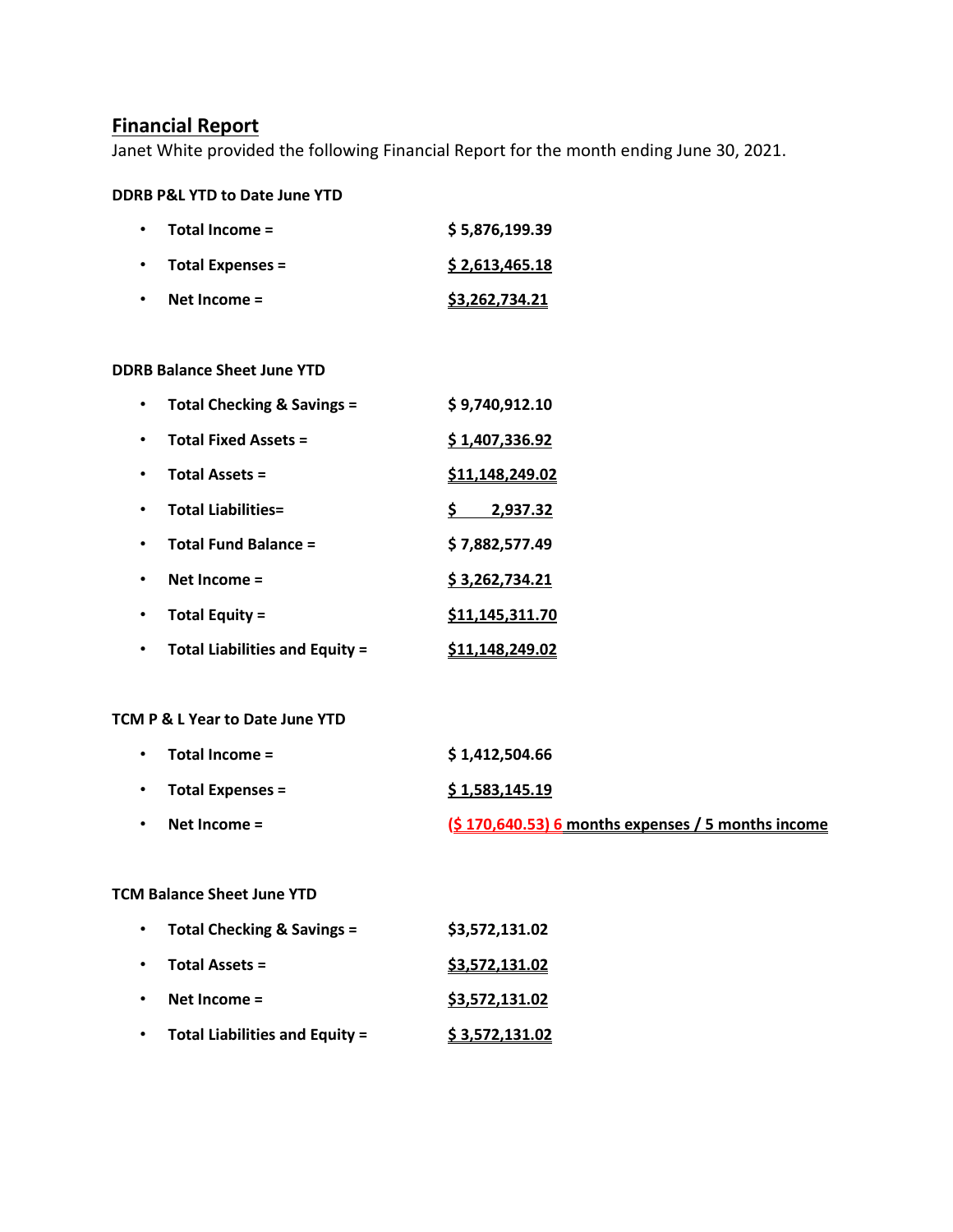### **RECAP of Investments – June YTD**

#### **DDRB**

| Long Term Reserves Investment:                    |    | \$5,467,000.00 |
|---------------------------------------------------|----|----------------|
| Long Term Investment Interest Earned YTD:         | S. | 35,768.82      |
| <b>Short Term Working Capital Investment:</b>     |    | \$2,853,000.00 |
| <b>Short Term Investment Interest Earned YTD:</b> | S  | 259.26         |
| <b>TCM</b>                                        |    |                |
| Long-Term TCM Reserves Investment:                |    | \$3,235,000.00 |
| <b>TCM Interest YTD:</b>                          | Ś  | 19,259.52      |

### **Administrative Directors Report**

Sonja advised the Board that we had been awarded the MEHTAP Grant for SFY2022 from the Missouri Department of Transportation in the amount of \$25,315.21. She also reminded the Board that the annual insurance premiums budgeted at \$20,000.00 would be due in August.

### **Executive Committee**

Steve Elliott advised the Board that we had received information from the Missouri Ethics Commission regarding the Personal Financial Disclosure process. The MEC is offering political subdivision to author an ordinance or resolution regarding conflict of interest. The Board agreed to have the Executive Committee review and make a recommendation to the Board.

# **Finance Committee**

The Finance Committee report was presented by Steve Elliott.

**Easterseals Midwest** submitted a **capital grant request in the amount of \$3,680.00** to purchase four (4) laptops for use in the Autism program and ABA Clinic. Casey provided a quote for the purchase from their preferred supplier, CDW, but said she would get two additional quotes as requested by the Finance Committee. Alan Naylor motioned the Board to approve the request with a second provided by Janet White. The request passed unanimously by roll call vote.

**Easterseals Midwest** submitted a **capital grant request in the amount of \$30,000.00** for an accessible Van to be used by the Day Program in Clay County. Abigail said that they were actually having difficulty locating a van for sale but had quotes from Enterprise on leasing the vehicle with a cost of \$38,500 and \$39,000. She confirmed they want to purchase, not lease, the vehicle. The Finance Committee agreed the request fit within the guidelines of the grant. In order to allow ESMW to issue a purchase order for the vehicle as soon as they find one appropriate, the Finance Committee agreed to recommend approval of up to \$30,000 for the purchase of the vehicle. In order for the funds to be paid, ESMW will need to provide the dealer quote. Steve Elliott motioned the Board to approve the request with the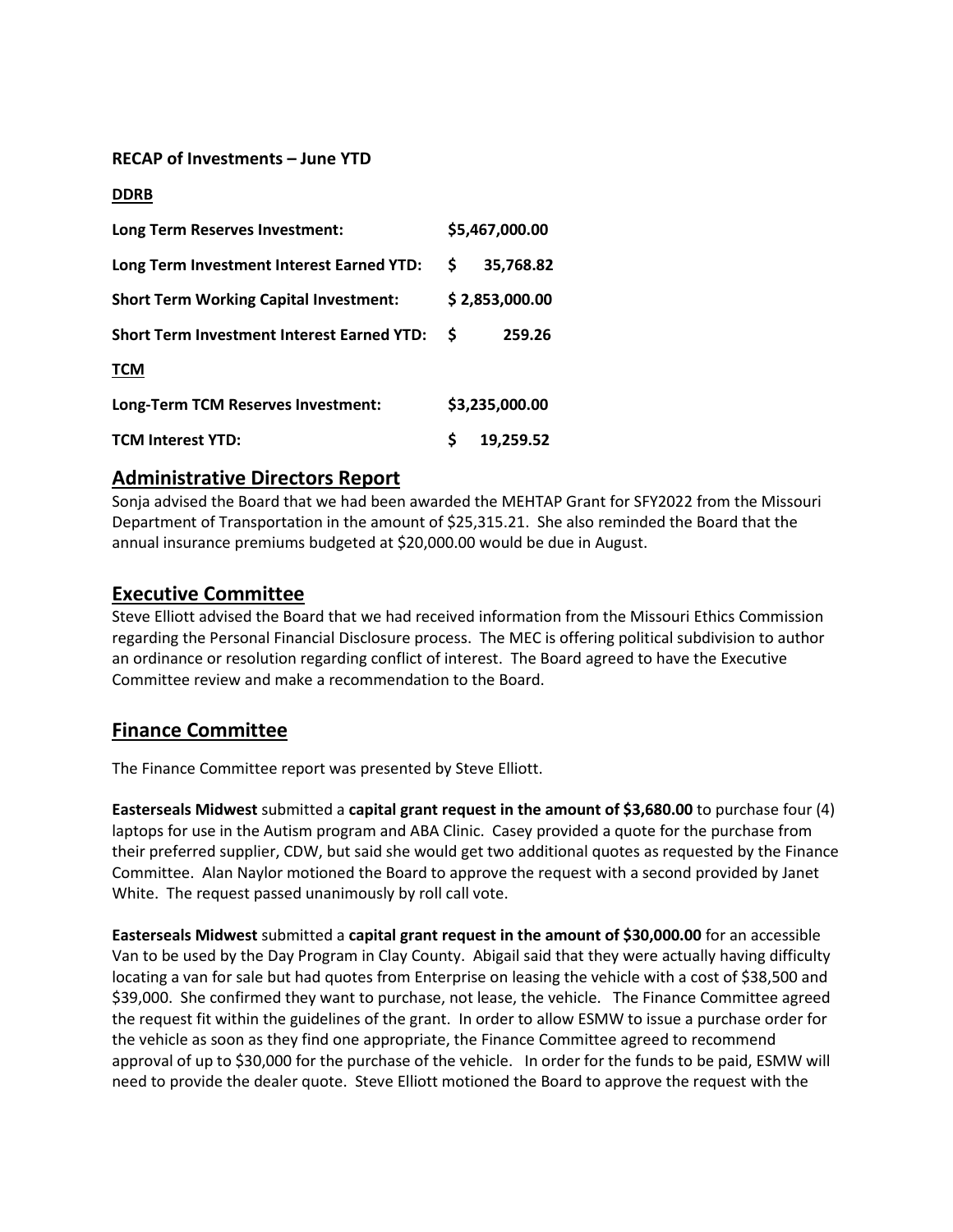caveat, a second was provided by Janet White. The request passed by majority roll call vote with one abstention.

# **Services Committee**

Pat Schoenrade provided the report for the Services Committee. She advised that the Services **surveys to three targeted groups** 1) CHS Service Coordination Staff, 2) KCRO approved Service Providers and 3) Consumers, Families and Guardians had been mailed. She plans to have the results by next meeting to present to the Board. In addition, an email to all the KCRO approved Service Providers had been sent regarding DDRB funding.

# **Board Owned Committee**

Alan Naylor provided the report for the Board Owned Property Committee. He advised that the outdoor lighting was installed and the surge suppressor would be installed next week. The CHS sign has been ordered with installation scheduled for August 5.

# **Center for Human Services**

Anita Hartman reported that CHS has 42 full time employees and they are interviewing for two (2) new Service Coordinator. They are serving 1282 consumers. The Medicaid eligible rate was about 71%.

| Waiver Wait List Number on List |   | Types of Service Requested Slots Approved                 |            |
|---------------------------------|---|-----------------------------------------------------------|------------|
| Autism                          | 0 | PA, Respite, SME,                                         | <b>ALL</b> |
| Hope                            | 0 | PA, Home Modification,<br>Day-Habilitation,<br>Employment | ALL        |
| <b>CSW</b>                      | 9 | Home Modification,<br>Transportation                      | 0          |
| Comp                            | 4 | Residential                                               | 0          |
| Lopez                           | 1 | Respite, Home<br>Modification, DME, PA                    | 1          |

### She advised the following information regarding the Waiver Wait List.